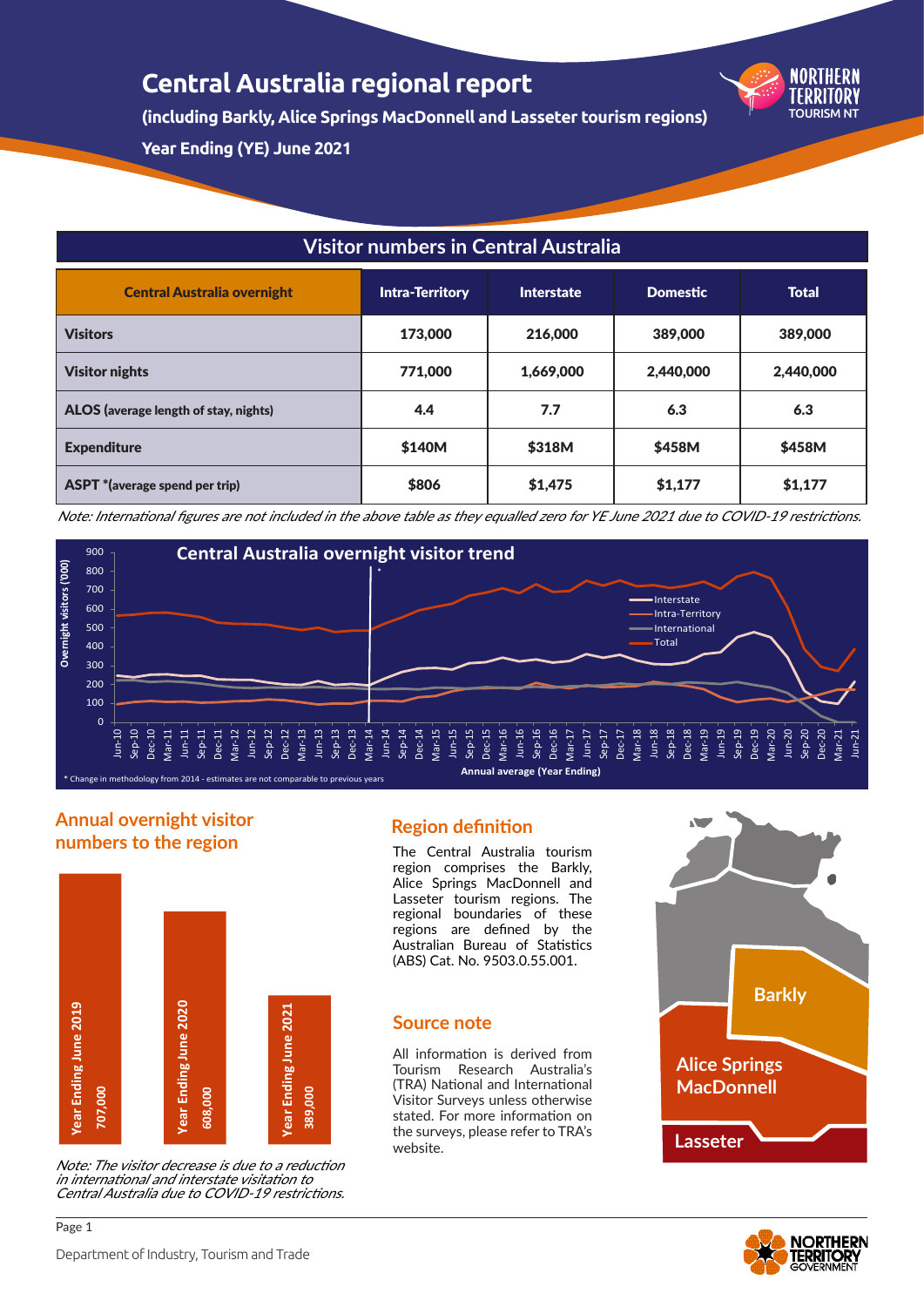

**YE June 2021**

| <b>Place of origin</b> | <b>Visitors</b> | <b>Visitor nights</b> | <b>ALOS (nights)</b> |
|------------------------|-----------------|-----------------------|----------------------|
| <b>Intra-Territory</b> | 173,000         | 771,000               | 4.4                  |
| <b>Interstate</b>      | 216,000         | 1,669,000             | 7.7                  |
| <b>NSW</b>             | 31%             | 19%                   | 4.8                  |
| <b>QLD</b>             | 26%             | 34%                   | 9.9                  |
| <b>SA</b>              | 21%             | 14%                   | 5.2                  |
| <b>VIC</b>             | 10%             | 6%                    | 4.9                  |
| <b>WA</b>              | 7%              | 9%                    | 10.4                 |
| <b>TAS</b>             | 3%              | 15%                   | 39.9                 |
| <b>ACT</b>             | 2%              | 3%                    | 11.2                 |

## **WHERE do visitors come from and WHY?**

**Intra-Territory 45% Interstate 55%**

## **Central Australia source markets**

Note: The size of interstate markets was impacted by border closures into the Northern Territory (NT).

| <b>Purpose of visit*</b>              | Intra -<br><b>Territory</b> | <b>Interstate</b> | <b>Domestic</b> |
|---------------------------------------|-----------------------------|-------------------|-----------------|
| <b>Holiday</b>                        | 42%                         | 52%               | 47%             |
| <b>Visiting friends and relatives</b> | 8%                          | 3%                | 5%              |
| <b>Business</b>                       | 48%                         | 32%               | 39%             |
| Other reasons**                       | 6%                          | 13%               | 10%             |

\*Purpose of visit figures do not add up to 100% as visitors can visit several places within a region for different purposes. \*\*Includes employment, education, other reason, no other reason and in transit.



Note: The timing of visit was impacted by border closures into the NT due to COVID-19, as well as normal seasonal variations.



Page 2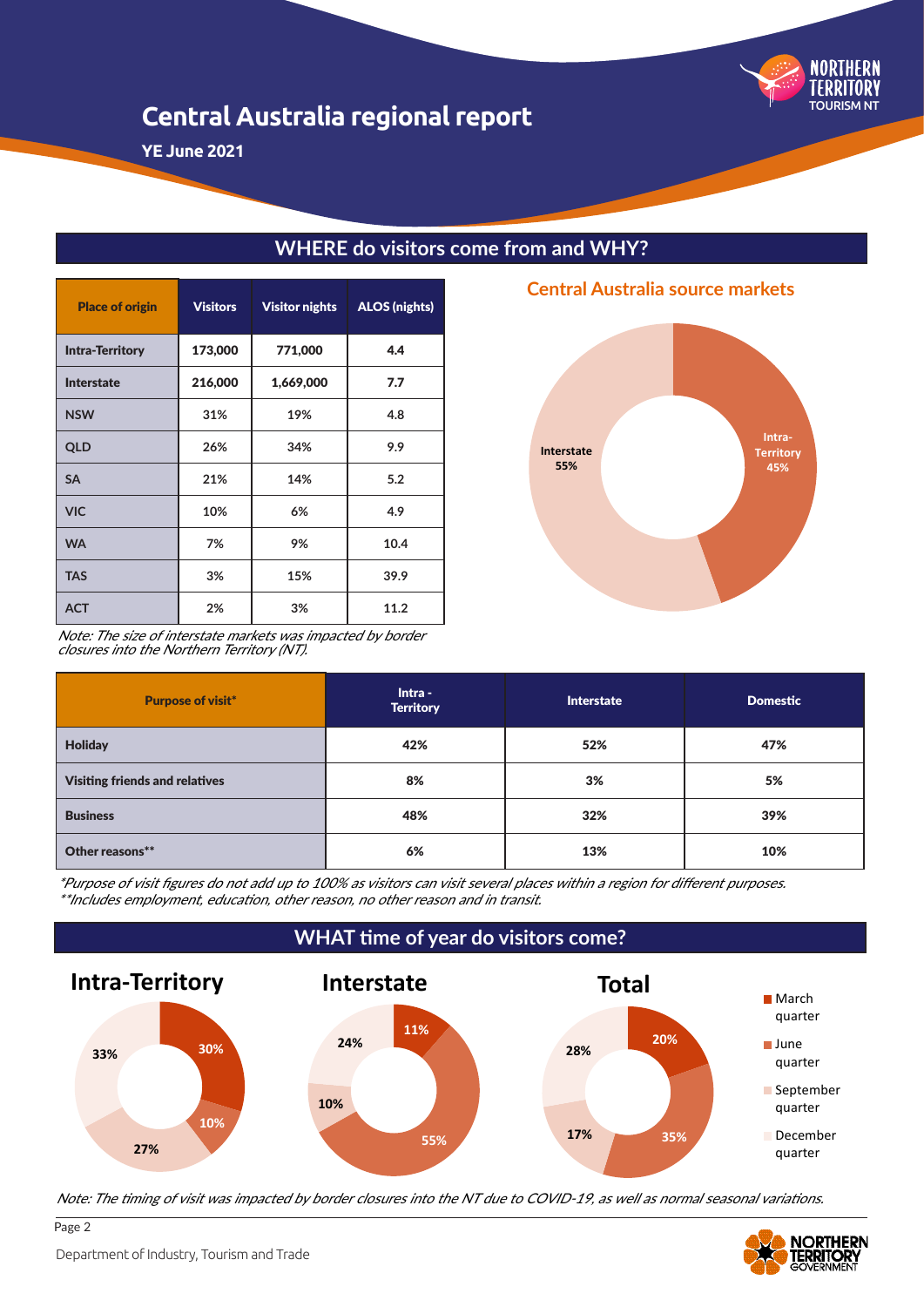

**YE June 2021**



## **WHO are our visitors travelling with?**

\*Includes school/uni/college group, non-school sporting group/community group or club and other.

Note: Year on year percentage change from YE June 2020 to YE June 2021 for interstate travel was down for most travel party types, inluding business, with COVID-19 restrictions impacting interstate corporate traffic and business events. Intra-Territory travel was up for most travel types in the same period except for "Friends and relatives" , Family group" and "Other" with COVID-19





Note: Year on year percentage change from YE June 2020 to YE June 2021 for interstate travel was down for most age groups, while intra-Territory travel was up for most age groups in the same period. COVID-19 border restrictions would have contributed to this result, with people substituting outbound travel with holidays in the NT.



Page 3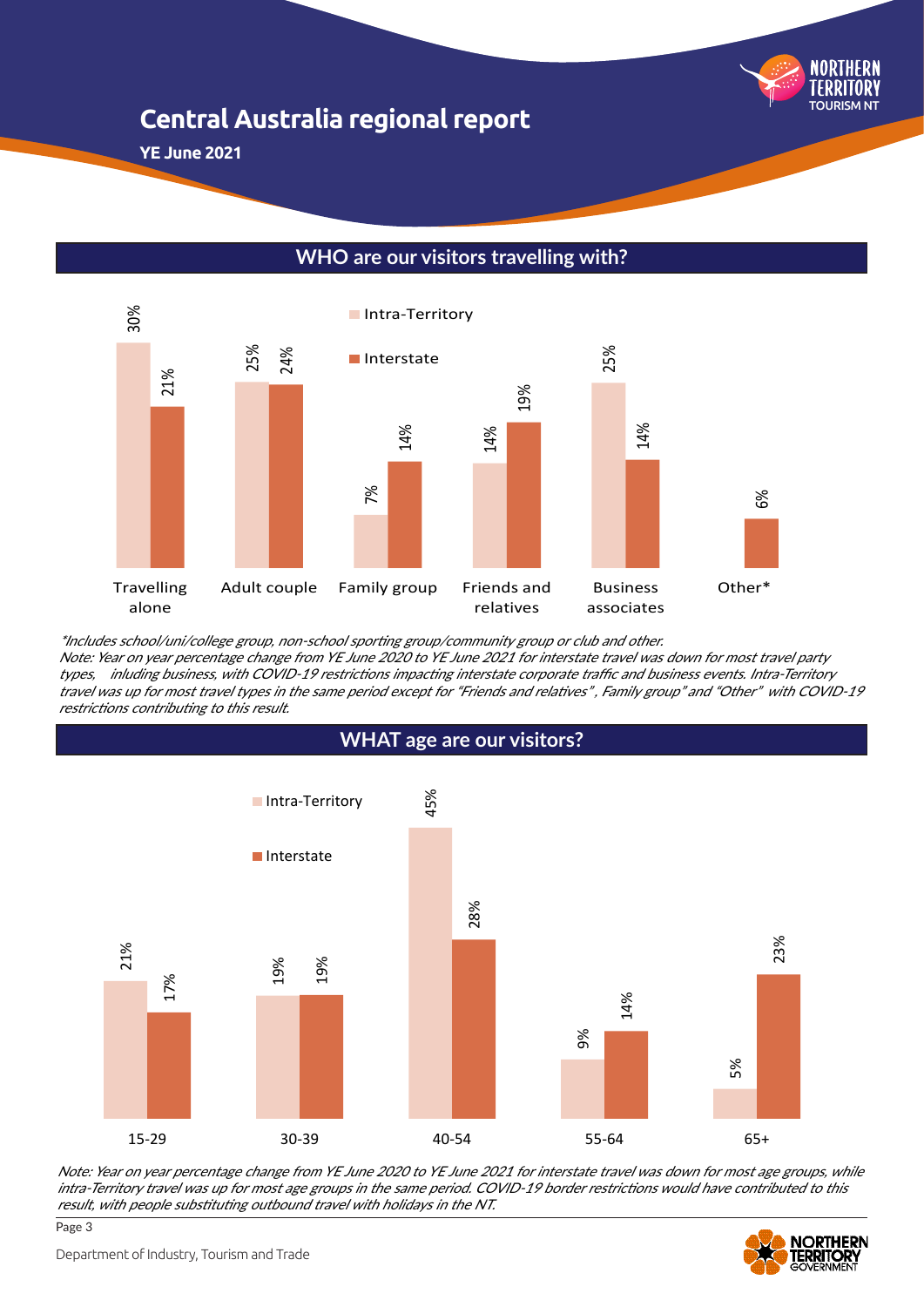

**YE June 2021**

**Proportion of transportation\* used by intra-Territory and interstate travellers**



\*Transportation refers to stopover transportation and includes transportation used to arrive and used within the region. \*\*Includes long distance transport, local transport, other land transport, water transport, other transport and not stated/asked. Note: Year on year percentage change from YE June 2020 to YE June 2021 shows Aircraft transport mode increased for interstate travel, while private vehicle or rental car was up for intra-Territory travel, possibly as more people substitute outbound travel from the NT with holidays in the NT due to COVID-19.

## **WHO also went to the Top End?**

| <b>Dispersal</b>                                               | <b>Intra-Territory</b> | <b>Interstate</b> | <b>Domestic</b> |
|----------------------------------------------------------------|------------------------|-------------------|-----------------|
| $\mid$ Central Australia visitors who also went to the Top End | 17%                    | 14%               | 15%             |

## **WHERE did they go in Central Australia?**

| <b>Statistical Area Level [SA2 group]</b> | <b>Proportion of Central Australia visitors</b> |
|-------------------------------------------|-------------------------------------------------|
| <b>Alice Springs</b>                      | 47%                                             |
| <b>Sandover - Plenty</b>                  | 6%                                              |
| <b>Tanami</b>                             | 17%                                             |
| Yuendumu - Anmatjere                      | 3%                                              |
| Petermann - Simpson                       | 37%                                             |
| <b>Barkly</b>                             | 17%                                             |
| <b>Tennant Creek</b>                      | 1%                                              |

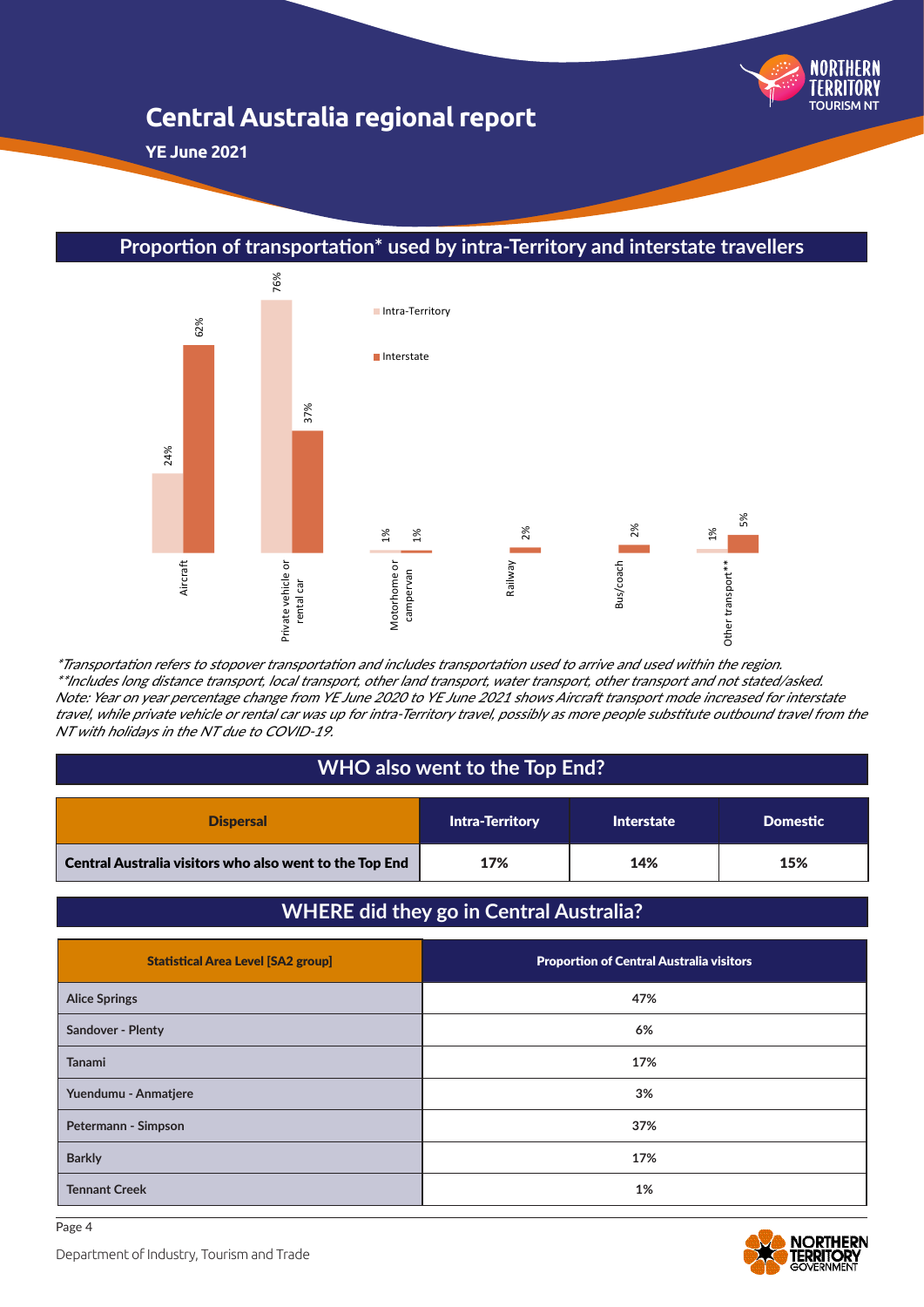

**YE June 2021**

## **The domestic leisure drive\* market in focus**

| Domestic leisure drive | Intra-<br><b>Territory</b> | <b>Interstate</b> | <b>Domestic</b> |
|------------------------|----------------------------|-------------------|-----------------|
| <b>Visitors</b>        | 65%                        | 35%               | 119,000         |
| <b>Visitor nights</b>  | 56%                        | 44%               | 470,000         |
| <b>ALOS</b> (nights)   | 3.4                        | 5.0               | 4.0             |

Domestic leisure drive visitors accounted for approximately 31% (or 119,000 visitors) of all domestic visitors to the region.

#### **Domestic source markets**

NT residents made up 65% of the domestic leisure drive market for Central Australia. South Australia and New South Wales were the largest interstate drive markets making up 15% and 8% of visitors respectively. They were closely followed by Queensland at 6%.

#### **Length of stay**

Approximately 93% of domestic leisure drive visitors stayed for three nights or less. Influencing this result is the high proportion of Territorians travelling for two or fewer nights.





## **Length of stay - Domestic leisure drive market**

\*Domestic leisure drive is defined as domestic visitors who travelled for the purpose of a holiday or visiting friends and relatives that also used drive transportation in the region.

Note: Expenditure data is not available by type of transportation used.

Year on year percentage change from YE June 2020 to YE June 2021 suggests interstate visitors will spend more nights in the

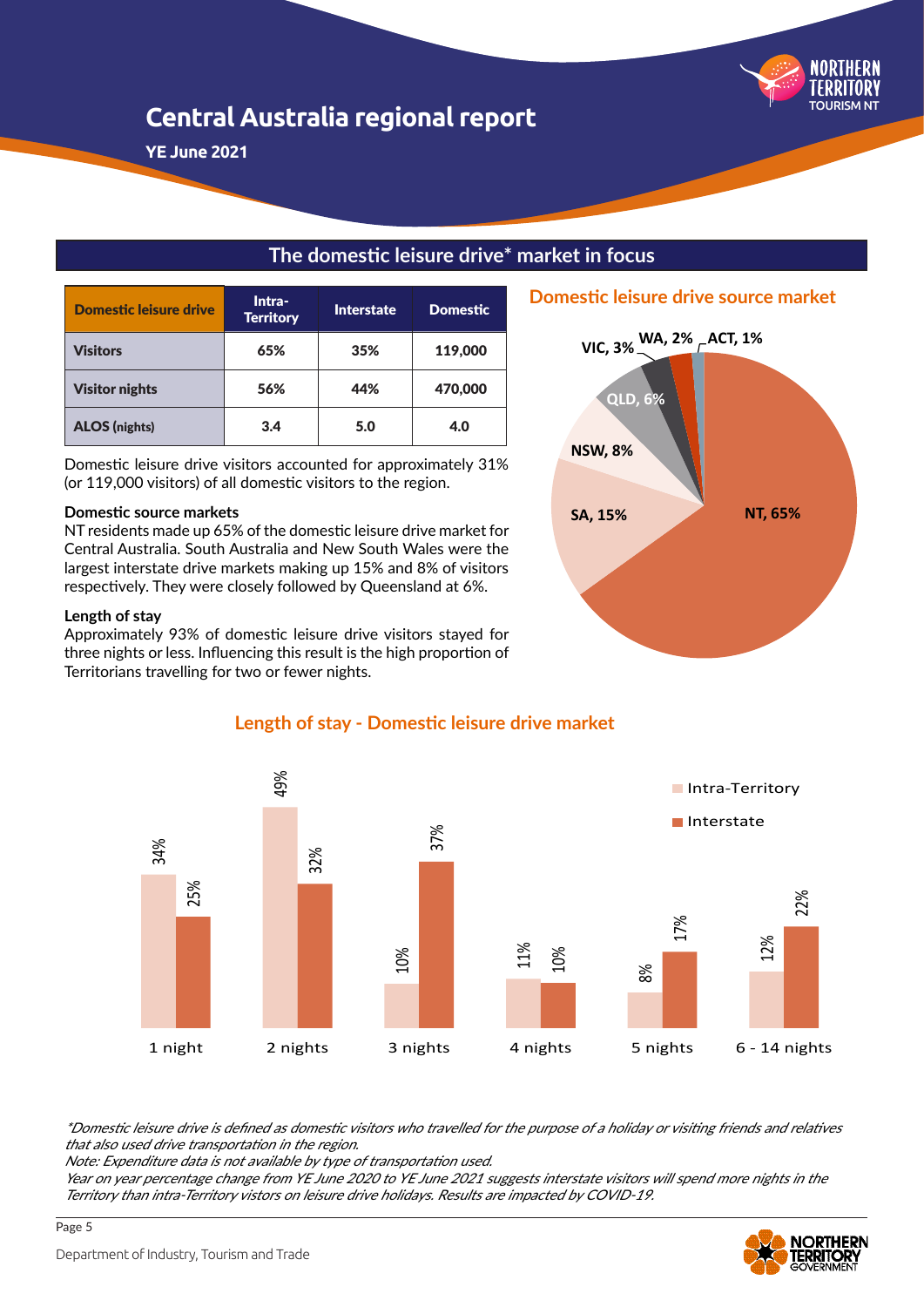

**YE June 2021**

## **Youth visitation to the region**

| <b>Youth</b>          | Intra-<br><b>Territory</b> | <b>Interstate</b> | <b>Domestic</b> |
|-----------------------|----------------------------|-------------------|-----------------|
| <b>Visitors</b>       | 67%                        | 33%               | 48,000          |
| <b>Visitor nights</b> | 75%                        | 25%               | 419,000*        |
| <b>ALOS</b> (nights)  | 9.7                        | 6.7               | 8.7             |

Youth is defined as any visitor aged 15 to 29 years of age, who did not travel as part of a family group (parents and children) or school group.

## **Youth purpose of visit**



The youth market contributes 12% of all domestic visitors to the Central Australia region. They also contribute a significant number of nights with 419,000 nights or 17% of all nights in the region.

Intra-Territory youth makes up two thirds (67%) of the youth market in Central Australia. Interstate youth make up the remaining one third (33%) of the market.

\*Includes employment, education, other reason, no other reason and in transit.

## **Visitors interested in Aboriginal cultural experiences/participation**

| <b>Aboriginal</b><br>culture | Intra-<br><b>Territory</b> | Interstate | <b>Domestic</b> |
|------------------------------|----------------------------|------------|-----------------|
| <b>Visitors</b>              | 18%                        | 82%        | 99,000          |
| <b>Visitor nights</b>        | 27%                        | 73%        | 745,000         |
| <b>ALOS</b> (nights)         | 11.6                       | 6.7        | 7.6             |

## a holiday. **Aboriginal culture purpose of visit**



Aboriginal culture is a niche segment for those visiting the Central Australia region, with approximately one in four (25%) visitors participating in these activities.

The majority of those who were interested in Aboriginal culture were in the region for the purpose of a holiday. More specifically, 66% of intra-Territory visitors and 67% of interstate visitors who participated in Aboriginal cultural activities were on

Aboriginal cultural experiences include: experience Aboriginal art/ craft and cultural displays, visit an Aboriginal site/ community, and/or attend an Aboriginal performance.

\*Includes employment, education, other reason, no other reason and in transit.



Department of Industry, Tourism and Trade

Page 6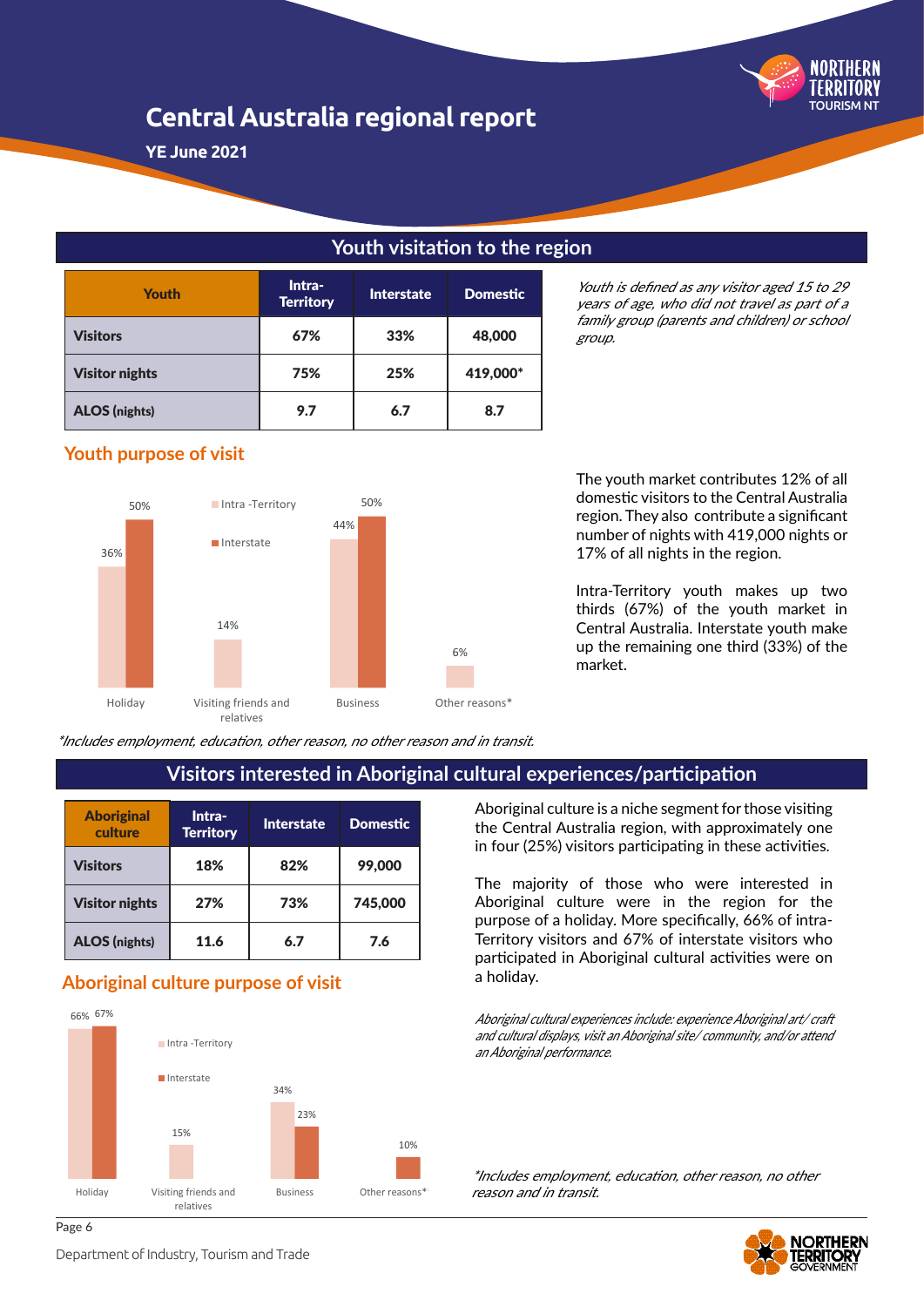

**YE June 2021**

## **WHERE did they stay?**



\*Includes guest house/ bed and breakfast, other commercial accommodation (e.g. boat, glamping, other), own property, other private accommodation, other accommodation, in transit and not stated/asked. Note: short term letting could come under a number of accomomdation types.

Note: Year on year percentage change from YE June 2020 to YE June 2021 for interstate travel was down for VFR accommodation. COVID-19 border restrictions would have contributed to this result, along with intra-Territory visitors choosing non-commercial

## **WHAT activities did they do?**

**Eat out and dining Sightseeing**



**Visit national parks**





Page 7

**Bushwalks**



**Visit Aboriginal sites**



**Aboriginal art and cultural Museums and art galleries History and heritage displays**



Note: Activities include domestic overnight visitors only. Activities reported would have taken place in the NT.



**Pubs clubs disco**



**buildings, sites or monuments** 



**NORTHERN** 

Department of Industry, Tourism and Trade